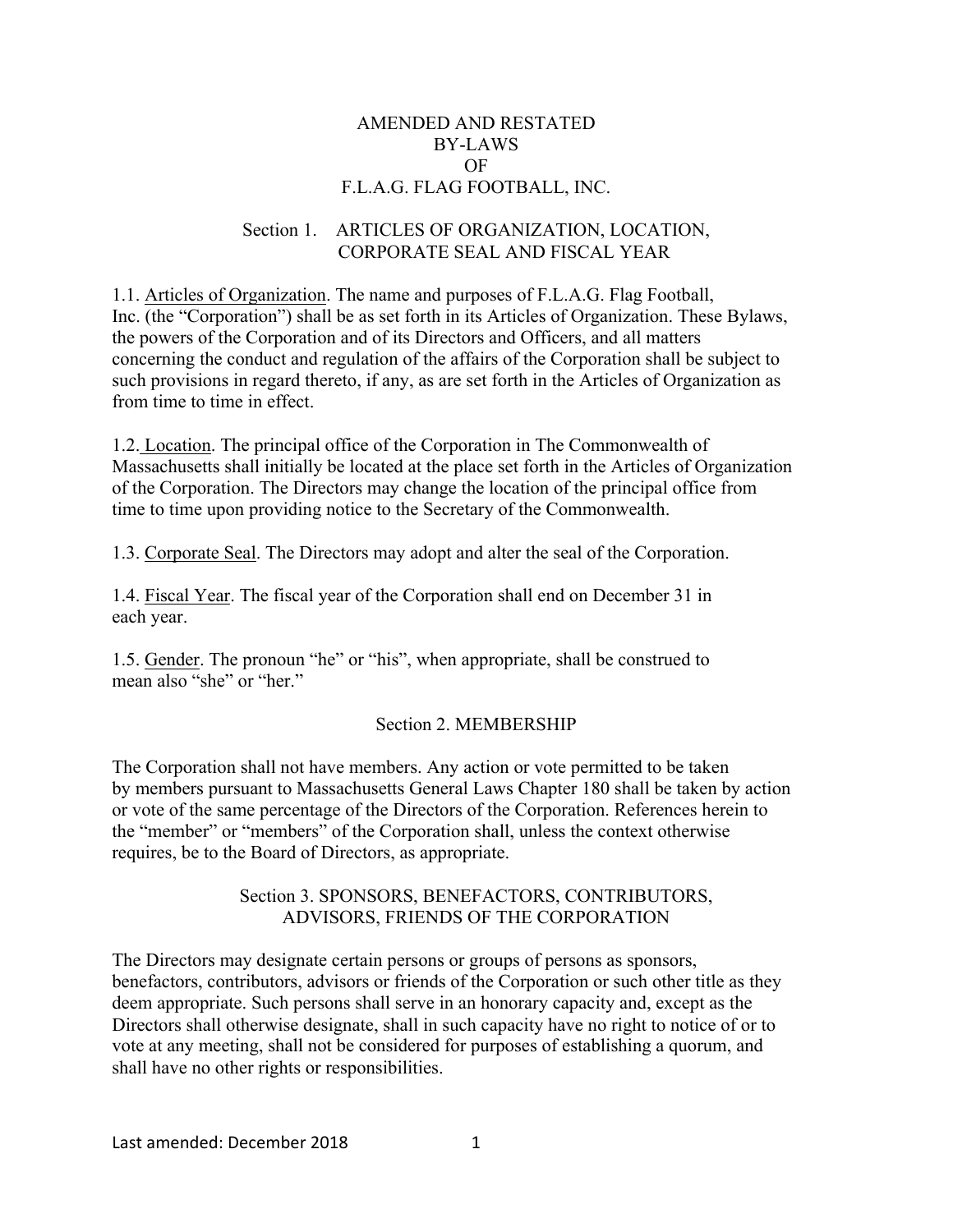#### Section 4. BOARD OF DIRECTORS

4.1. Powers. The affairs of the Corporation shall be managed by the Directors who shall have and may exercise all the powers of the Corporation to the full extent provided by law, the Articles of Organization or these By-laws.

4.2. Number and Election. At each Annual Meeting (as defined in Section 4.5) , the Directors shall fix the numbers of Directors and shall elect for a term of one (1) year the number so fixed (a "Director"). At any special or regular meeting the Directors may increase the number of Directors and elect new Directors to complete the number so fixed by a vote of a majority of the Directors then in office, or they may decrease the number of Directors, but only to eliminate vacancies existing by reason of the death, resignation, removal or disqualification of one or more Directors.

4.3. Term of Office. Each Director shall hold office for the term and until his successor is elected and qualified, or until he sooner dies, resigns, is removed or becomes disqualified.

4.3.1 Term Limits. All directors and officers shall be elected during the annual meeting for a twelve (12) month term. All directors and officers of the Corporation are limited to serving eight (8) consecutive twelve (12) month terms; *provided that* a director who has serve eight (8) consecutive twelve (12) month terms is eligible to rejoin the board once he / she has spent twelve (12) consecutive months not serving on the board, and may then serve for an additional eight (8) consecutive years before again being required to spend at least twelve (12) consecutive months away from the board.

4.3.1.1 Term Limits Effective Date. These limits will begin during the annual meeting on/or after January  $1<sup>st</sup>$ , 2019. Any officers or directors in office at the time who have fulfilled at least twelve (12) months of service as an officer or on the board as of the aforementioned date shall have only twelve (12) months counted towards his / her term limit, regardless of how many prior years he / she may have served.

4.3.2 Term Limits for Officers. An officer may serve in any one (1) role for a maximum of four consecutive twelve (12) month periods during his / her tenure on the board. Should an officer serve in the same role for four consecutive twelve (12) month terms, and is voted to remain on the board, he will return to a standard Director role. This provision will not apply to the position of Treasurer.

4.3.3 Organizational Continuity Provision. In the event that a simple majority of the board is set to meet the term limits set forth in Section 4.3.1, in order to maintain organizational operation and continuity of the Corporation, the board may vote to allow any number of directors to exceed the term limit by one twelve (12) month additional term. The board may allow only as many exceptions as necessary to ensure that fifty (50%) of applicable seats are maintained by returning members (e.g. the board may not vote to exceed any term limit that would allow more than fifty (50%) of applicable board seats to be occupied by returning board members). In the event this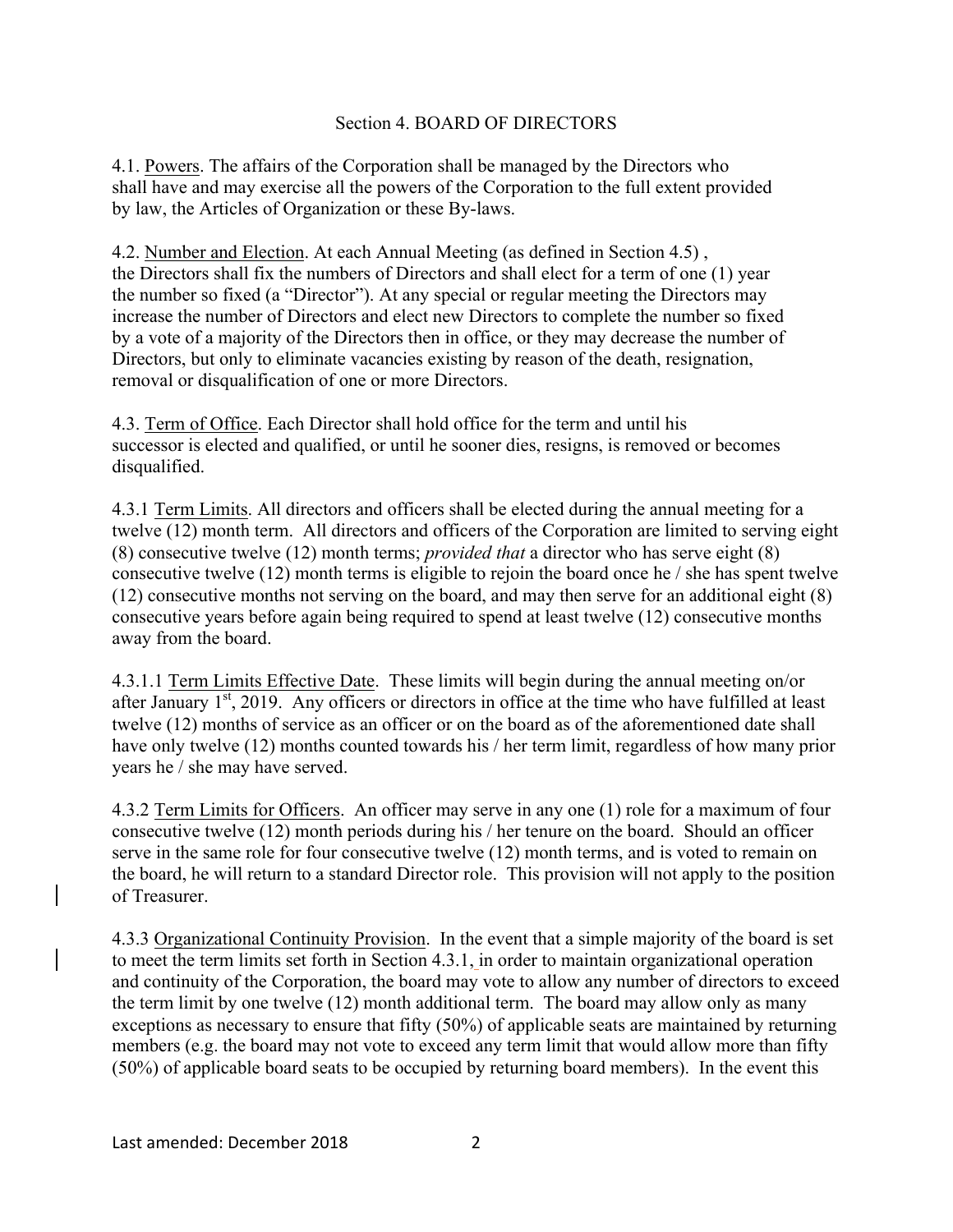provision is enacted, a director or officer may be voted for an additional extension term only one time in his / her consecutive tenure.

4.4. Committees. The Directors may, by vote of a majority of the Directors then in office, elect or appoint one or more committees and delegate to any such committee or committees that consist solely of Directors any or all of the powers of the Directors, except those which by law, by the Articles of Organization or by these By-laws they are prohibited from delegating. The Directors may also elect or appoint committees that do not consist solely of Directors. A committee that consists of persons not all of whom are Directors may make recommendations and reports to the Directors to obtain approval or ratification of its actions, unless the Directors have otherwise delegated their powers and duties in this regard to one of more Directors serving on such committee. Unless the Directors otherwise determine, the Executive Committee shall have all of the powers of the Directors during intervals between meetings of the Directors, except for the powers specified in Section 55 of Chapter 156B. Unless the Directors otherwise designate, committees shall conduct their affairs as nearly as may be in the same manner as is provided in these By-laws for the Directors. The members of any committee shall remain in office at the pleasure of the Directors.

4.5. Annual Meeting. The annual meeting of the Directors shall be held on the Saturday prior to Thanksgiving in each year or at such other earlier or later date and time as shall be determined from time to time by the Directors or the Commissioner. The business of the meeting shall be to present the annual report of the Corporation, to conduct elections of Directors and to conduct such other business as may be specified in the notice of the meeting.

4.6. Regular Meetings. Regular meetings of the Directors may be held at such places and at such times as the Directors may determine.

4.7. Special Meetings. Special meetings of the Directors may be held at any time and at any place when called by the Commissioner or by two or more Directors. 4.8. Notice of Meetings. A written notice of each meeting of the Directors, stating the place, date and time and the purposes of the meeting, shall be given at least forty-eight (48) hours before the meeting to each Director entitled to vote thereat and to each other Director who, by law, by the Articles of Organization or by these By-laws, is entitled to notice, by leaving such notice with him or at his residence or usual place of business, by mailing it, postage prepaid, addressed to such Director at his address as it appears in the records of the Corporation, or by posting to any website/list-serve or other electronic communication service used in the regular course of business by the Corporation to communicate to the Directors. Whenever notice of a meeting is required, such notice need not be given to any Director if a written waiver of notice, executed by him (or his attorney thereunto authorized) before or after the meeting, is filed with the records of the meeting, or to any Director who attends the meeting without protesting prior thereto or at its commencement the lack of notice to him. Neither such notice nor waiver of notice need specify the purposes of the meeting, unless otherwise required by law, the Articles of

Last amended: December 2018 3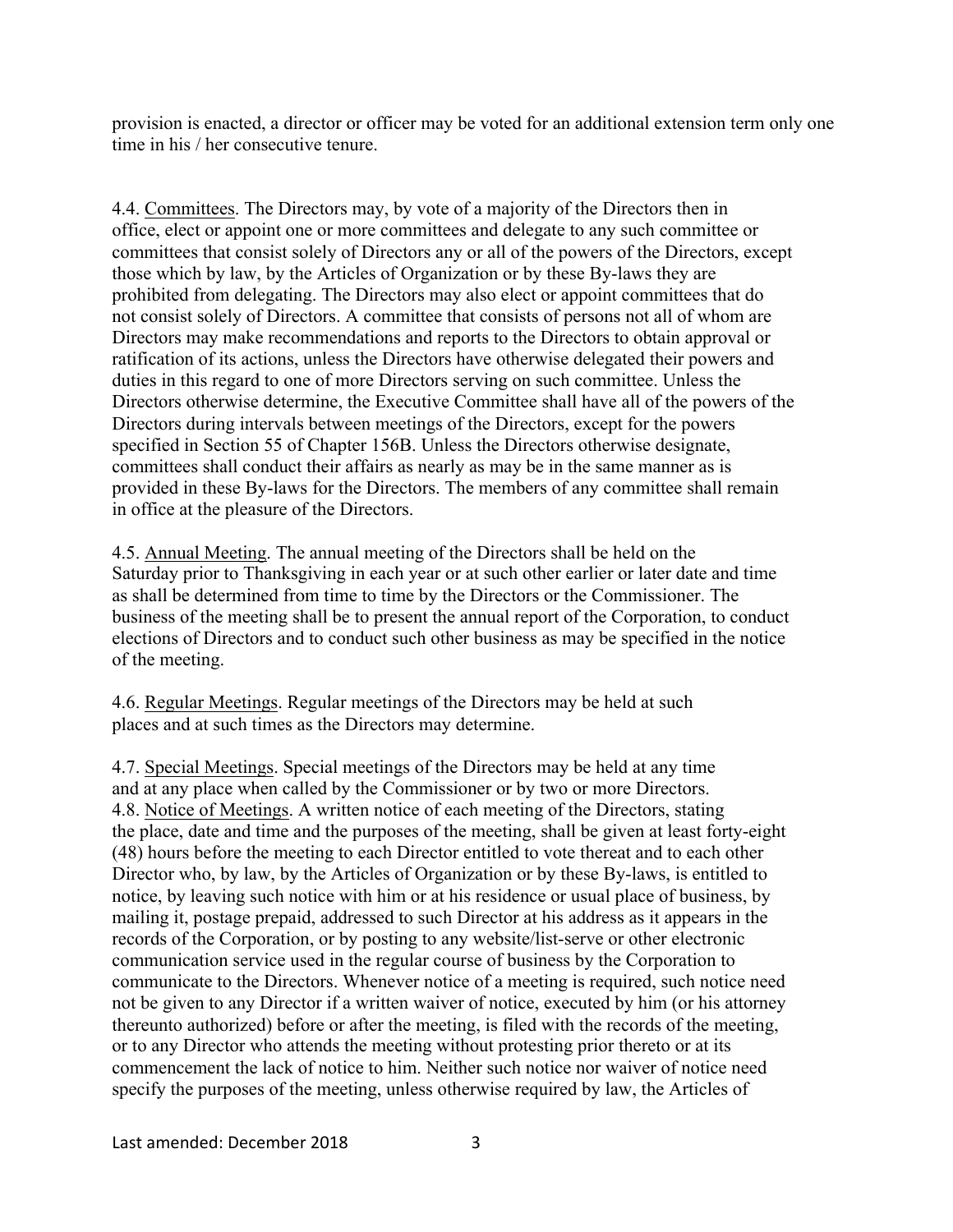Organization or these By-laws.

4.9. Quorum. At any meeting of the Directors a majority of the Directors then in office shall constitute a quorum. Any meeting may be adjourned by a majority of the votes cast upon the question, whether or not a quorum is present, and the meeting may be held as adjourned without further notice.

4.10. Action by Vote. When a quorum is present at any meeting, a majority of the Directors present and voting shall decide any question, including election of Officers, unless otherwise provided by law, the Articles of Organization, or these By-laws.

4.11. Action by Writing. Any action required or permitted to be taken at any meeting of the Directors may be taken without a meeting if all the Directors consent to the action in writing and the written consents are filed with the records of the meetings of the Directors. Such consents shall be treated for all purposes as a vote at a meeting.

4.12. Presence Through Communications Equipment. Unless otherwise provided by law or the Articles of Organization, members of the board of Directors may participate in a meeting of such board by means of a conference telephone or similar communications equipment by means of which all persons participating in the meeting can hear each other at the same time, and participation by such means shall constitute presence in person at a meeting.

# Section 5. OFFICERS AND AGENTS

5.1. Number and Qualification. The Officers of the Corporation shall be a Commissioner, Assistant Commissioner, Treasurer, Clerk and such other Officers, if any, as the Directors may determine (all such Officers together, "Executive Committee"). The Corporation may also have such agents, if any, as the Directors may appoint. An Officer may, but need not be, a Director. The Clerk shall be a resident of Massachusetts unless the Corporation has a resident agent duly appointed for the purpose of service of process. A person may hold more than one office at the same time.

5.2. Election. The Commissioner, Assistant Commissioner, Treasurer and Clerk shall be elected annually by the Directors at their first meeting following the annual meeting of the Directors. Other Officers, if any, may be elected by the Directors at any time.

5.3. Tenure. The Commissioner, Assistant Commissioner, Treasurer and Clerk shall each hold office until the first meeting of the Directors following the next annual meeting of the Directors and until his successor is chosen and qualified, and each other Officer shall hold office until the first meeting of the Directors following the next annual meeting of the Directors unless a shorter period shall have been specified by the terms of his election or appointment, or in each case until he sooner dies, resigns, is removed or becomes disqualified. Each agent shall retain his authority at the pleasure of the Directors.

5.4. Commissioner. The Commissioner shall have general charge and supervision

Last amended: December 2018 4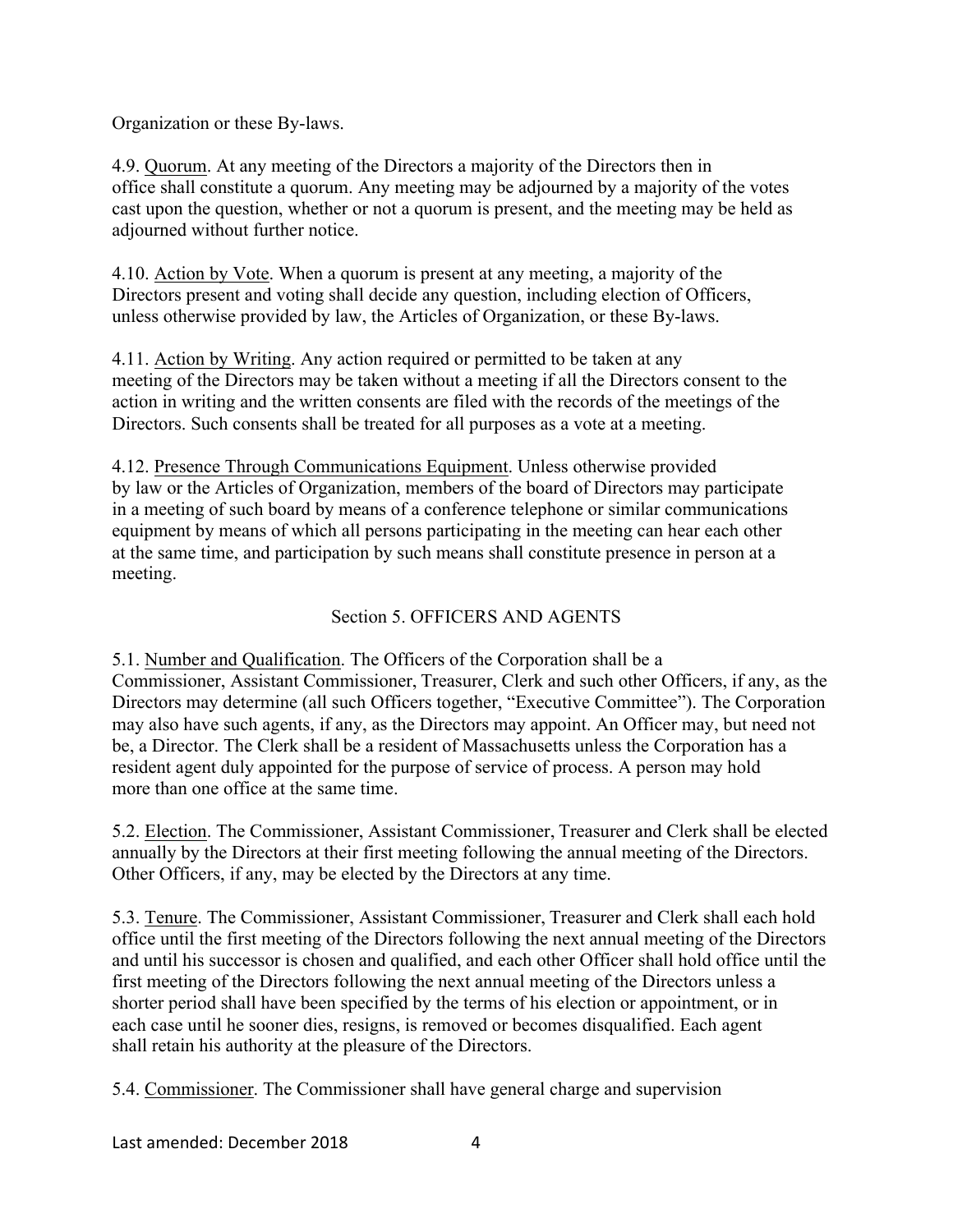of the affairs of the Corporation ("Commissioner"). The Commissioner shall preside at all meetings of the Directors and Members, except as the Directors otherwise determine, and shall have such other powers and duties as may be determined by the Directors.

5.4.1 Additional Expectations of the Commissioner. Annually at the Annual Meeting, or within forty-five (45) days thereafter, additional expectations or additional job duties for the ensuing twelve (12) month period for the Commissioner shall be set by a vote of the majority of Directors then in office. In the event there is no such vote, the Commissioner will retain only those expectations set in Section 5.4.

5.5. Assistant Commissioner. The Assistant Commissioner shall be the Chief Operating Officer of the Corporation. Under the direction of the Commissioner, he shall assist in presiding at all meetings of the Directors and Members, except as the Directors otherwise determine, and shall have such other powers and duties as may be determined by the Directors through majority vote.

5.6. Treasurer. The Treasurer shall be the chief financial Officer and the chief accounting Officer of the Corporation. He shall be in charge of its financial affairs, books of account, accounting records and procedures, funds, securities and valuable papers, and he shall keep full and accurate records thereof. He shall also prepare or oversee all reports and filings required by the Commonwealth of Massachusetts, the Internal Revenue Service, and other governmental agencies. He shall have such other duties and powers as designated by the Directors or the Commissioner.

5.7. Clerk. The Clerk shall record and maintain records of all proceedings of the members and Directors in a book or series of books kept for that purpose, which book or books shall be kept within the Commonwealth at the principal office of the Corporation or at the office of its Clerk or of its resident agent. Such book or books shall also contain records of all meetings of incorporators and the original, or attested copies, of the Articles of Organization and By-laws and names of all Directors and the address of each. If the Clerk is absent from any meeting of Directors, a temporary Clerk chosen at the meeting shall exercise the duties of the Clerk at the meeting.

## Section 6. RESIGNATIONS, REMOVALS AND VACANCIES

6.1. Resignations. Any Director or Officer may resign at any time by delivering his resignation in writing to the Commissioner or the Clerk or to the Corporation at its principal office. Such resignation shall be effective upon receipt unless specified to be effective at some other time.

6.2. Removals. A Director may be removed with or without cause by the vote of two-thirds of the Directors then in office. A Director or Officer may be removed for cause only after reasonable notice and opportunity to be heard before the body proposing to remove him.

6.3. Vacancies. Any vacancy in the board of Directors, including a vacancy resulting from the enlargement of the board, may be filled by the Directors by vote of a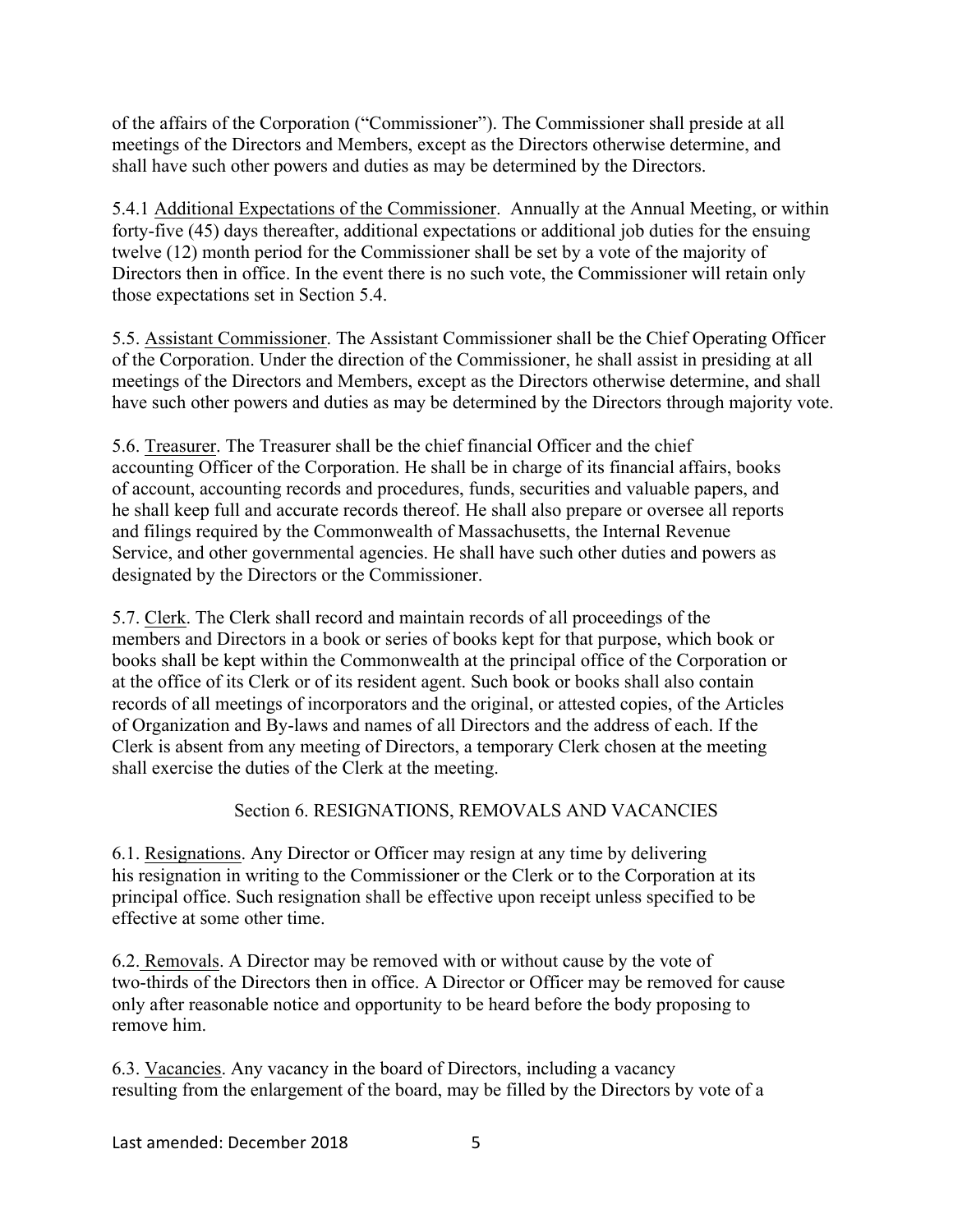majority of the Directors then in office. The Directors shall elect a successor if the office of the Commissioner, Treasurer or Clerk becomes vacant and may elect a successor if any other office becomes vacant. Each such successor shall hold office for the unexpired term and in the case of the Commissioner, Treasurer and Clerk until his successor is chosen and qualified, or in each case until he sooner dies, resigns, is removed or becomes disqualified. The Directors shall have and may exercise all their powers notwithstanding the existence of one or more vacancies in their number. In the event a director is voted onto the board to fulfil a vacancy, time spent fulfilling a vacancy shall not count towards the term limit provisions set in Section 4.3.1 of these bylaws.

## Section 7. EXECUTION OF PAPERS

Except as the Directors may generally or in particular cases authorize the execution thereof in some other manner, all deeds, leases, transfers, contracts, bonds, notes, checks, drafts and other obligations made, accepted or endorsed by the Corporation shall be signed by the Commissioner, a vice Commissioner or the Treasurer. Any recordable instrument purporting to affect an interest in real estate, executed in the name of the Corporation by the Commissioner or a vice Commissioner and the Treasurer or an assistant Treasurer, who may be one and the same person, shall be binding on the Corporation in favor of a purchaser or other person relying in good faith on such

instrument notwithstanding any inconsistent provisions of the Articles of Organization, By-laws, resolutions or votes of the Corporation.

# Section 8. COMPENSATION; PERSONAL LIABILITY

8.1. Compensation. Directors and Officers of the Corporation shall not be entitled to receive compensation for their services, except reasonable expenses related to performance of their duties as approved by the Directors.

8.2. No Personal Liability. The Directors and Officers of the Corporation shall not be personally liable for any debt, liability or obligation of the Corporation. All persons, corporations or other entities extending credit to, contracting with, or having any claim against, the Corporation, may look only to the funds and property of the Corporation for the payment of any such contract or claim, or for the payment of any debt, damages, judgment or decree, or of any money that may otherwise become due or payable to them from the Corporation.

8.3. Any repeal or modification of the foregoing provisions of this Section 8 shall not adversely affect any right or protection of a Director or Officer of the Corporation with respect to any acts or omissions of such Director or Officer of the Corporation occurring prior to such repeal or modification.

## Section 9. MISCELLANEOUS

9.1. Rules of Play. Rules of Play shall be established by the Directors and be made available to all participants. Amendments to the Rules of Play shall be approved by a vote of majority of the

Last amended: December 2018 6